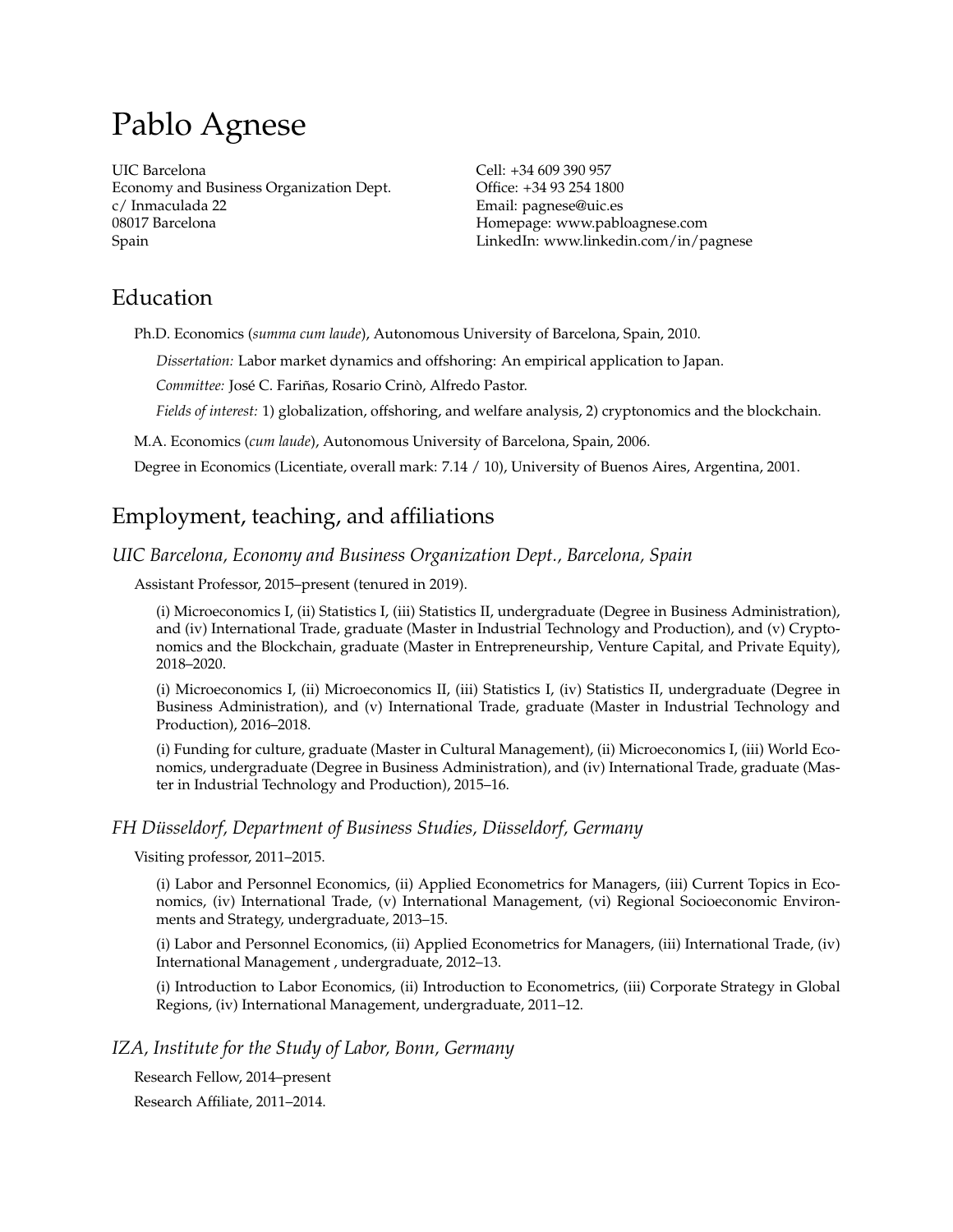*IESE Business School, Center for Globalization and Strategy, Barcelona, Spain*

Research Associate, 2010–2011.

Research Assistant, Prof. J.E. Ricart, project: Offshoring Research Network (with Duke University), 2005– 2010.

*Pompeu Fabra University, Department of Economics and Business, Barcelona, Spain*

Adjunct Professor, 2007–2011.

(i) Labor Economics, (ii) Quantitative Methods II, undergraduate, 2008–2011.

(i) Quantitative Methods I, (ii) Econometrics II, undergraduate, 2007–2008.

*Other (non-Academic)*

Quality assessment and evaluation, Arcamo Controls S.A., Tarragona, Spain, 2004–2005. Section Manager, Decathlon Group, Tarragona, Spain, 2003.

# Research

#### *Publications in refereed journals*

Offshoring, welfare, and flexibility in the context of US Protectionism (with J. Hromcova), *International Economic Journal*, 35 (4), September 2021, 391–410.

On blockchains, cryptos, and media of exchange. Not there (yet), *International Journal of Intellectual Property Management,* 11 (1), March 2021, 81–94.

Globalization, welfare, and the attitudes toward higher education (with J. Hromcova), *Economic Modelling,* 81, September 2019 (available online 2018), 503–517.

Bubble economics and structural change: The cases of Spain and France compared (with J. Hromcova), *Journal of Economic Policy Reform,* 21 (1), February 2018 (available online August 2016), 59–79.

Low-skill offshoring and welfare compensation policies (with J. Hromcova), *Economic Modelling*, 52, part B, January 2016, 408–426.

More alike than different: The Spanish and Irish labor markets before and after the crisis (with P. Salvador), *IZA Journal of European Labor Studies*, December 2012, 1:9.

Employment effects of offshoring across sectors and occupations in Japan, *Asian Economic Journal*, 26 (4), December 2012, 289–311.

The driving forces behind the falling labor share and persistent unemployment in Japan (with H. Sala), *Pacific Economic Review*, 16 (5), December 2011, 577–603.

The fading 1990s in Japan: Driving forces behind the unemployment upsurge (with H. Sala), *International Review of Economics and Finance*, 18 (3), June 2009, 428–439.

Unemployment in Japan: A look at the lost decade (with H. Sala), *Asia Pacific Journal of Economics and Business*, 12 (1), June 2008, 16–35.

#### *Book and chapter in book*

Offshoring and productivity from a time-series perspective, in: Advances on International Economics, Cambridge Scholars Publishing, September 2015, ISBN: 978-1-4438-7828-9.

Offshoring in the global economy: Management practices and welfare implications (Edited by J.E. Ricart; with N. Pisani and T. Adegbesan), Ibersaf Ed.: Madrid, February 2011, ISBN: 978-84-92937-03-5.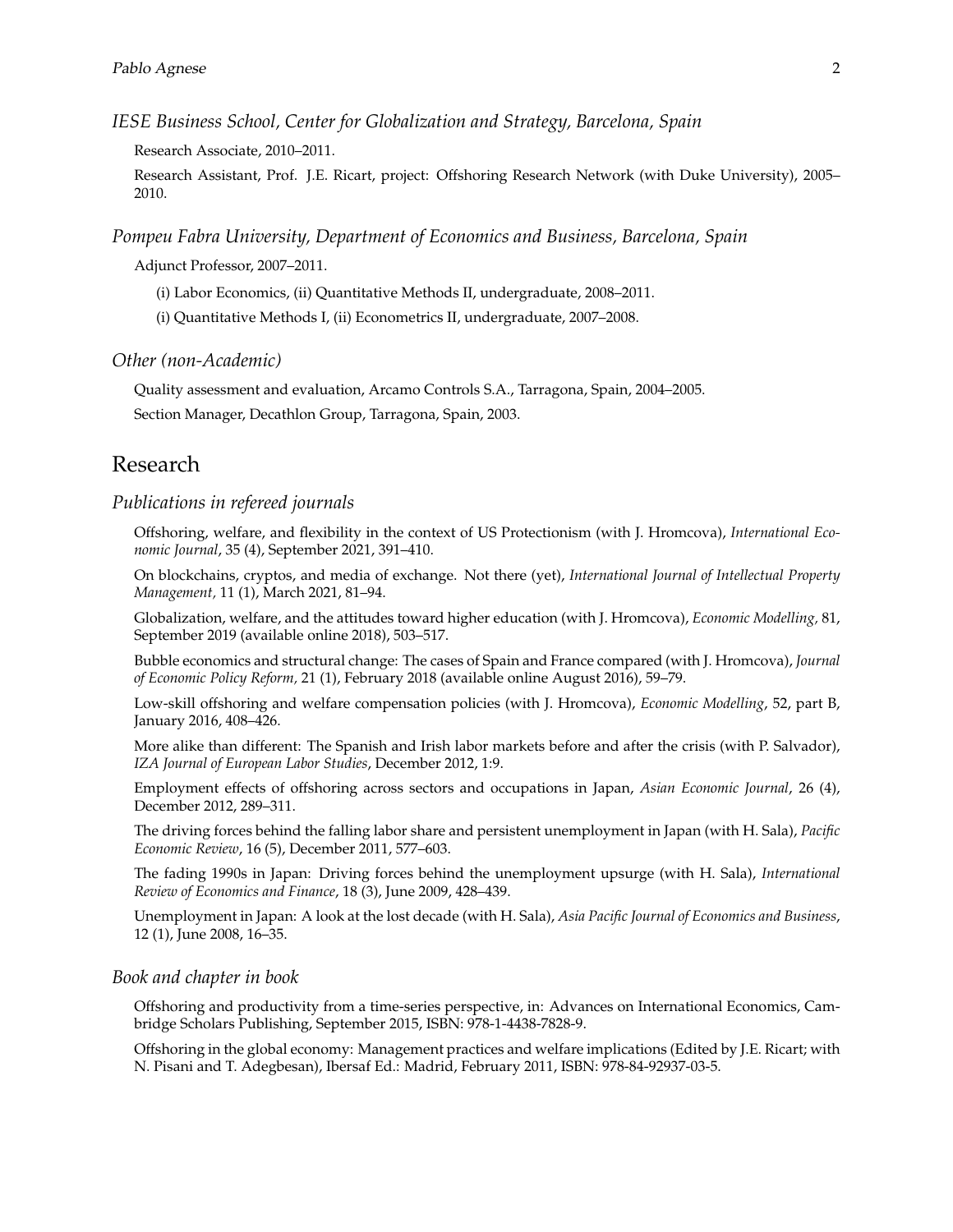#### *Working papers and work in progress*

Does compliance with Financial Fair Play rules improve the football clubs' sport performance and their chances to reach UEFA competitions? (with P. Garcia del Barrio), *under review*.

Precious Metals Price Dynamics in U.S. Recessions and Expansions (with P. Garcia del Barrio, L. Gil-Alana, and F. Pérez de Gracia), *in progress*.

Bitcoin and gold dynamics during covid times, *in progress*.

Between a rock and a hard place: Trade-offs in times of covid-xx (with J. Hromcova), *in progress*.

Tokenization in sports. A simple VAR analysis (with P. Garcia del Barrio), *in progress*.

#### *Older working papers and articles in the press*

Dinero, criptos, y tecnología blockchain, *Cataluña Economica* #559*,* March 2022 (Spanish only)*.*

Anestesia, esteroides, y criptos, *Cataluña Economica* #556*,* June 2021 (Spanish only)*.*

New moneys under the new normal? Bitcoin and gold interdependence during covid times (with J. Thoss), *IZA DP-14323*, April 2021

Bitcoin and Robin Hood, *Fintech News*, March 2021.

¿Qué está pasando con el oro?, *The Conversation*, August 2020 (Spanish only)*.*

De virus, curvas chatas, y decisiones peligrosas, *The Conversation*, April 2020 (Spanish only)*.*

Offshoring and skill-biased technical change in the context of US protectionism (with J. Hromcova), *IZA DP-12593*, September 2019

Globalization and the attitudes toward higher education: A policy discussion (with J. Hromcova), *INFER Policy Brief Series* 1 (2), November, 2018.

La guerra al dinero y el rey desnudo, *Revista +1*, December 2017 (Spanish only)*.*

Vivienda: ¿volvemos a las andadas?, *El Periodico de Catalunya*, May 2017 (Spanish only)*.*

¿Gastar menos o ingresar mas?, *El Periodico de Catalunya*, December 2016 (Spanish only)*.*

Entre la espada y la pared, *El Periodico de Catalunya*, October 2016 (Spanish only)*.*

Offshoring, endogenous skill decision, and labor market outcomes (with J. Hromcova), *IZA DP-10299*, October 2016.

Low-skill offshoring: Labor market policies and welfare effects (with J. Hromcova), *IZA DP-8164 & Duesseldorf WP in Applied Management and Economics 30*, May 2014.

Offshoring and productivity revisited: A time-series analysis, *IZA DP-7323 & Duesseldorf WP in Applied Management and Economics 23*, March 2013, last version: November 2013.

Deslocalizaciones y productividad. ¿Una oportunidad para España? (with J.E. Ricart), *Papeles de Economía Española* 132, July 2012 (Spanish only)*.*

Adding Value Through Offshoring (with J.E. Ricart), *IESE Insight* 10, September 2011, 60–66.

Japan and her dealings with offshoring: An empirical analysis with aggregate data, *IESE WP-793*, July 2009, and *IZA DP-5517*, February 2011.

The Japanese lost decade and beyond: A chain reaction theory approach, *IZA DP-5463*, January 2011.

Why are firms offshoring high-value business functions? A survey-based empirical analysis (with N. Pisani, J.E. Ricart, and T. Adegbesan), December 2010, *mimeo*.

Employment effects of offshoring. An application to Japanese industries, 1980–2005, September 2009, *mimeo*.

Offshoring poses potential gains for Japan, *IESE Insight*, July 2009.

Offshoring: Facts and numbers at the country level (with J.E. Ricart), *IESE WP-792*, May 2009.

La deslocalització de serveis: Una perspectiva global i local (with J.E. Ricart), *Nota d'Economia* 90, April 2008, 69–83 (Catalan only).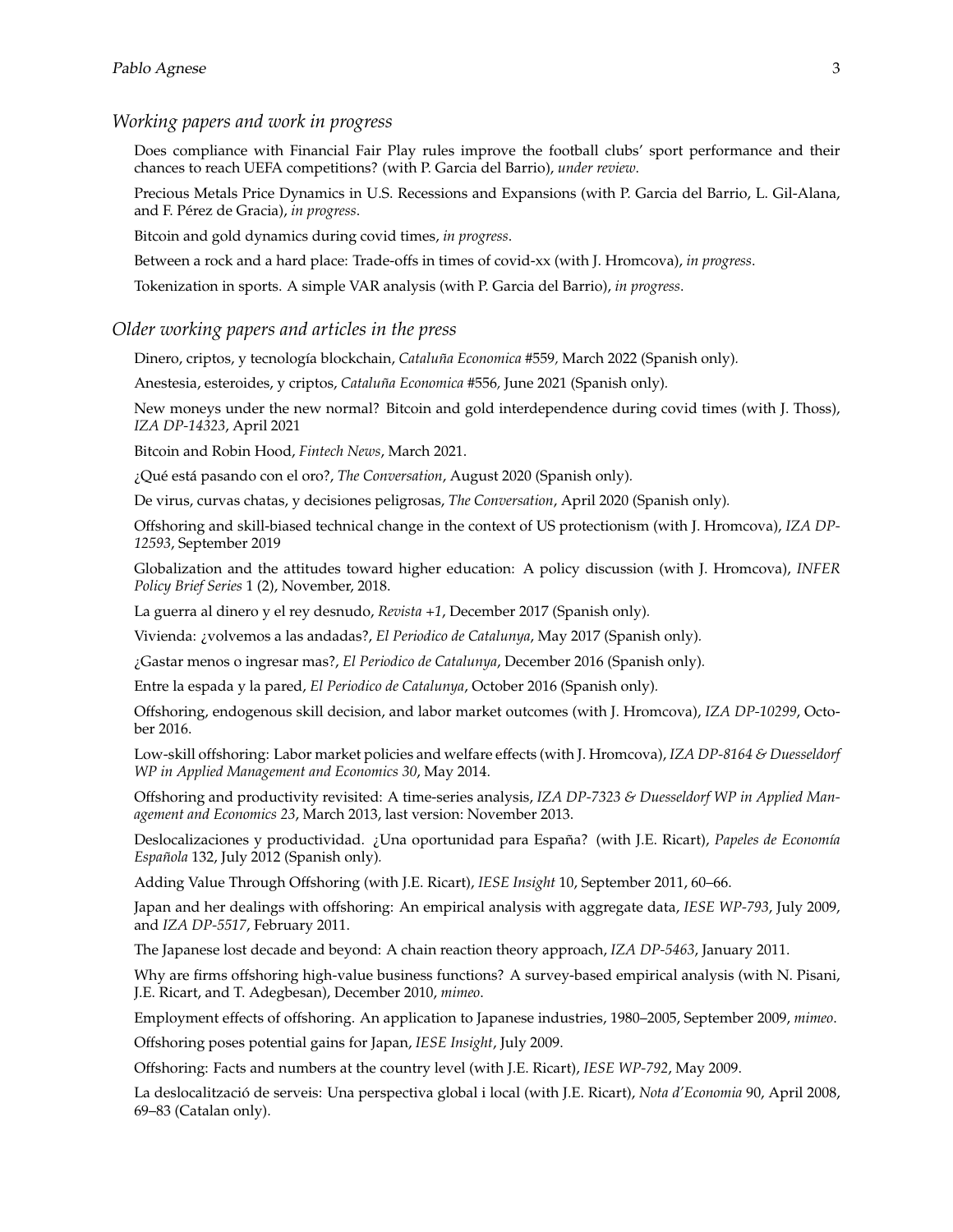La construcción de un gigante en sólo 7 años: El Grupo Atento en 2006 (with J.E. Ricart and O. Benasco), *IESE case DG-1518*, August 2007 (Spanish only).

Listos para la segunda ola de deslocalizaciones (with J.E. Ricart), *IESE Alumni Magazine* 105, June 2007, 12–18 (Spanish only).

The dealings behind a services outsourcing experience: The case of Sellbytel Singular (with J.E. Ricart), *IESE case AD-312-E*, April 2007.

Where and why do Spanish companies offshore? (with J.E. Ricart), *IESE Insight*, November 2006.

El offshoring en España. Causas y consecuencias de la deslocalización de servicios, *IESE Publishing*, November 2006 (Spanish only).

Deslocalización: Menos costes y más valor añadido, *Computing Magazine* 445, Business Publications Spain, October 2005 (Spanish only).

# Conferences, meetings, workshops, and seminars (as speaker)

Discovering the blockchain cycle, 3rd session (organizer & co-moderator), Disruptive uses of the blockchain: the case of NFTs, UIC Barcelona, Spain, March 29, 2022. https://www.youtube.com/watch?v=UCmXjordPGk

Discovering the blockchain cycle, 2nd session (organizer & co-moderator), Adding value using the Blockchain, UIC Barcelona, Spain, February 22, 2022. https://www.youtube.com/watch?v=WLaTqXfdRzs

Discovering the blockchain cycle, 1st session (organizer & speaker), The Future (and present) of cryptocurrencies and money, UIC Barcelona, Spain, January 25, 2022. https://www.youtube.com/watch?v=RaS1WC-8Hng

XI Congreso Iberoamericano de Economía del Deporte *(online)*, Universidade da Coruña, La Coruña, Spain, June 2–4, 2021 *(co-author, not presenter)*.

Invited talk on cryptocurrencies and the Blockchain at Collegi Major Pedralbes Business Club, Barcelona, Spain, February 25, 2021.

XX Conference on International Economics, University of Granada, Granada, Spain, June 27–28, 2019.

Invited seminar, Central Bank of Argentina (BCRA), Buenos Aires, Argentina, December 6, 2018.

XIX Conference on International Economics, Jaume I University, Vila-real, Spain, June 28–29, 2018.

Round table-debate (organizer), The crypto and blockchain revolutions\_2, UIC Barcelona, Spain, April 12, 2018.

Round table-session (organizer), The crypto and blockchain revolutions, UIC Barcelona, Spain, February 7, 2018. Video available (Spanish) at https://www.facebook.com/UICbarcelona/videos/10155357746457076/

Closing ceremony (guest speaker), Cryptonomics 101, Master in Entrepreneurship, Venture Capital, and Private Equity, UIC Barcelona, Spain, December 19, 2017.

Invited seminar, European Investment Bank, Luxembourg, June 22, 2017.

XVIII Conference on International Economics, International University of Andalusia, Huelva, Spain, June 15–16, 2017.

19th INFER Annual Conference, University of Bordeaux, Bordeaux, France, June 7–9, 2017.

Invited seminar, Universitat Rovira i Virgili, Reus, Spain, November 15, 2016.

Invited seminar, Universitat Internacional de Catalunya, Barcelona, Spain, November 10, 2016.

18th INFER Annual Conference, Universitat Rovira i Virgili, Reus, Spain, June 8–10, 2016.

Invited Seminar, Barcelona Graduate School of Management, Barcelona, Spain, June 10, 2015. Video available at https://www.youtube.com/watch?v=s76Wc\_05AAc

Invited seminar, Universitat Internacional de Catalunya, Barcelona, Spain, May 21, 2015.

Invited seminar, UCD Michael Smurfit Graduate Business School, Dublin, Ireland, October 13, 2014.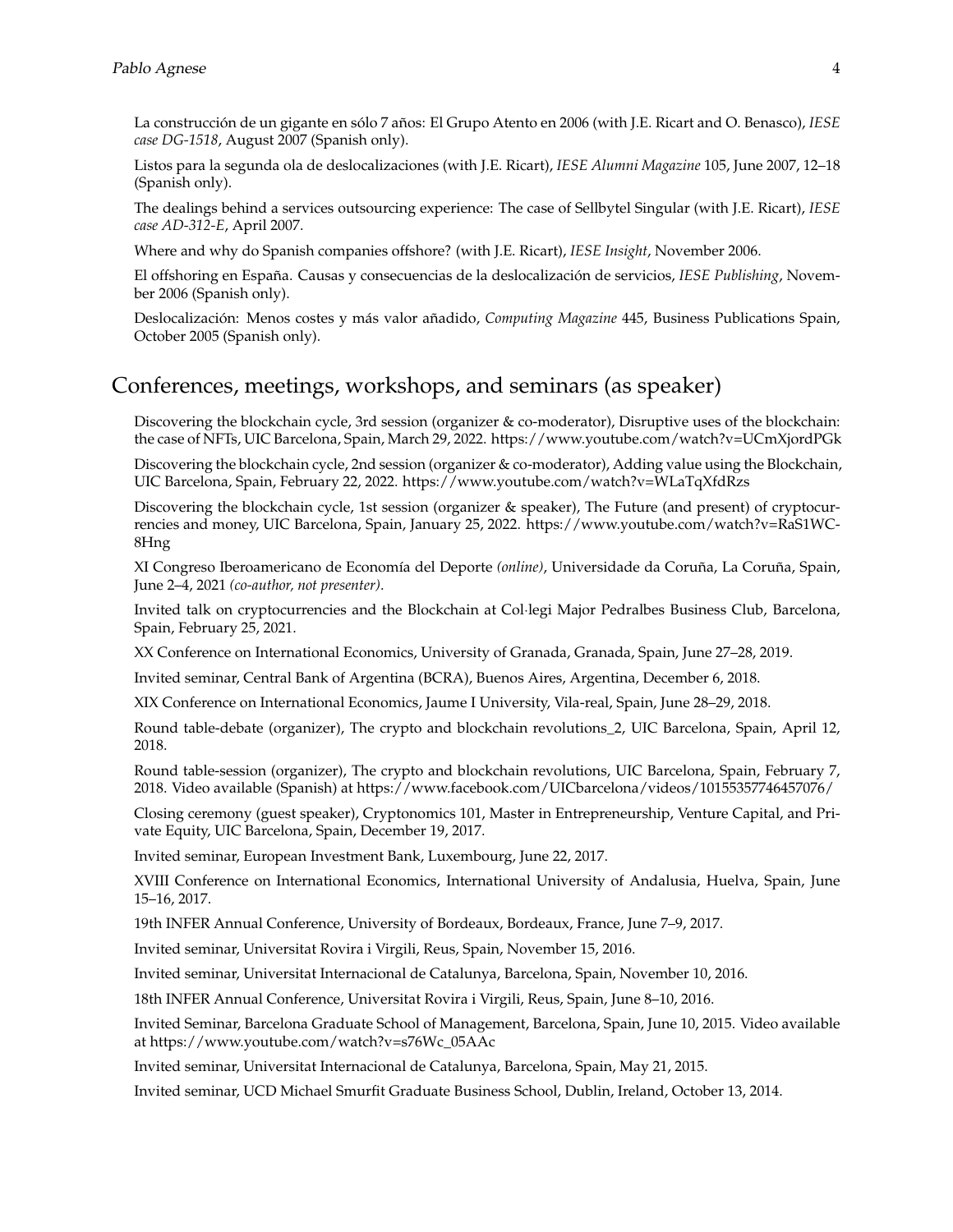Invited seminar, Vienna Institute for International Economic Studies, Vienna, Austria, September 12, 2014.

XV Conference on International Economics, University of Salamanca, Salamanca, Spain, June 26–27, 2014.

Annual workshop of the German Politics Specialist Group Work, Welfare and the Eurozone Crisis, FH Düsseldorf, Düsseldorf, Germany, September 20–21, 2012.

26th Conference of the European Society for Population Economics, University of Bern, Bern, Switzerland, June 20–23, 2012.

II Workshop in Time Series Econometrics, University of Zaragoza, Zaragoza, Spain, April 19–20, 2012.

Invited seminar, Autonomous University of Madrid, Madrid, Spain, March 7, 2012.

XXXVI Symposium of the Spanish Economic Association, Malaga, Spain, December 15–17, 2011.

IV Singapore Economic Review Conference, Singapore, August 4–6, 2011.

Invited seminar, Institute for the World Economy, Kiel, Germany, June 22, 2011.

Invited seminar, ISCTE Business School, Lisbon, Portugal, June 16, 2011.

XIV Research Workshop on Industrial Organization: Internationalization, Innovation and Firm Performance, IESE Business School, Barcelona, Spain, March 29, 2011.

Invited seminar, London Metropolitan University, Business School, London, UK, March 16, 2011.

6th Ph.D. Presentation Meeting, Royal Economic Society, City U. London, London, UK, January 15–16, 2011.

12th IZA/CEPR European Summer Symposium in Labour Economics, Buch, Ammersee, Germany, September 2–4, 2010.

3rd EALE/SOLE Joint Conference, University College London, London, UK, June 17–19, 2010.

Invited seminar, University of the Balearic Islands, Spain, May 21, 2010.

5th Ph.D. Presentation Meeting, Royal Economic Society, City U. London, London, UK, January 16–17, 2010.

6th International Meeting of the Iberoamerican Academy of Management, IAE Business School, Buenos Aires, Argentina, December 9–11, 2009.

Invited seminar, Autonomous University of Barcelona, Bellaterra, Spain, November 19, 2009.

XI Conference on International Economics, University of Barcelona, Barcelona, Spain, June 25–26, 2009.

EURAM: Renaissance and Renewal in Management Studies, University of Liverpool, Liverpool, UK, May 11–14, 2009.

12th IZA Summer School in Labor Economics, Buch, Ammersee, Germany, April 27 – May 3, 2009.

3rd International Research Conference on Offshoring, Duke University, Durham, NC, US, April 5–7, 2009.

Internal Seminar, Autonomous University of Barcelona, Bellaterra, Spain, April 1, 2009.

Spring Meeting of Young Economists, Lille, France, April 17–19, 2008.

Offshoring Research Network entrepreneurial meeting, Barcelona, Spain, November 22, 2006.

# Grants and participation in financed projects

Research project, title: Grup de Recerca d'Economia i Politica Publiques. Principal investigator: Miguel Angel Lopez Garcia, SGR 207, GRC 2017–2019.

Research project grant, title: The New Globalization: Understanding (and Managing) Globalization in the XXI Century, Ministry of Science and Innovation, Spain. Principal investigator: J.E. Ricart. ECO2010-18816-E [e 43,560], 2010.

Research project grant, title: Offshoring Research Network, Ministry of Science and Innovation, Spain. Principal investigator: J.E. Ricart. ECO2009-06540-E  $[\in 5,000]$ , 2009.

Research project grant, title: Spain in a world context, BBVA. Principal investigator: J.E. Ricart. Ref. BBVA:  $162/06$  [ $\in$  100,000], 2008.